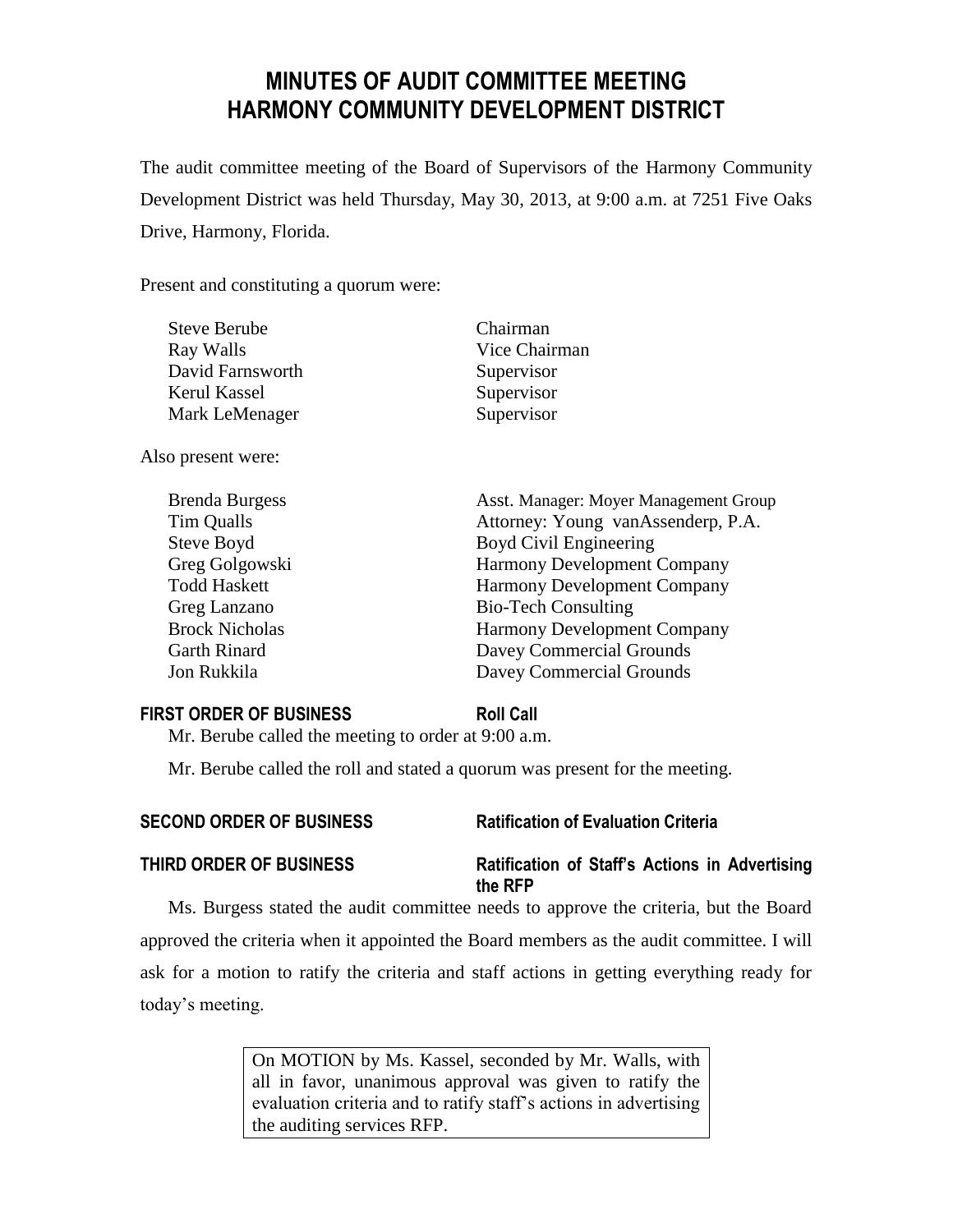### **FOURTH ORDER OF BUSINESS Ranking of Auditing Proposals**

Mr. Berube stated perhaps we can make this easy without a lot of discussion. I see everyone has scored all the firms, so I will ask each member to share their list of rankings.

Mr. Farnsworth stated I scored Grau #1, McDirmit #2, and Berger Toombs #3.

Ms. Kassel stated I have the same scoring as Mr. Farnsworth: Grau #1, McDirmit #2, and Berger Toombs #3.

Mr. Walls stated I scored Grau #1, McDirmit #2, and Carr, Riggs & Ingram #3.

Mr. LeMenager stated I have the same scoring as Mr. Walls: Grau #1, McDirmit #2, and Carr, Riggs & Ingram #3.

Mr. Berube stated my rankings are a little different, but it appears that Grau is #1.

Ms. Burgess stated at the end of this process, what the committee needs to do is decide on the ranking of the top three, as a committee, and then the committee will make that recommendation to the Board.

Mr. Berube stated I presume Grau has won probably on qualifications and also price, seeing they are near the bottom for price. My only concern with that is they are coming down several thousand dollars from the fee that they have been charging us for a number of years.

Mr. LeMenager stated it is similar to the landscaping RFP where we got a better price; we should have done this earlier.

Mr. Berube asked that does not bother anyone?

Mr. Farnsworth stated I wondered how they were able to do that. I noticed from the billing, they are close to the not-to-exceed amount.

Mr. Berube stated that is correct; they are at the top of their not-to-exceed amount every time.

Mr. Farnsworth stated their current billing was \$6,000 and their not-to-exceed was \$7,000 or something similar.

Mr. Berube stated I think we paid \$7,500.

Ms. Kassel stated it was \$7,250.

Mr. Walls stated I think Mr. LeMenager is exactly right that we need to do this more often, when this three-year engagement expires.

Ms. Kassel stated it makes more sense to do it with larger contracts because the amount of money we are spending to go through the RFP process costs us money. We are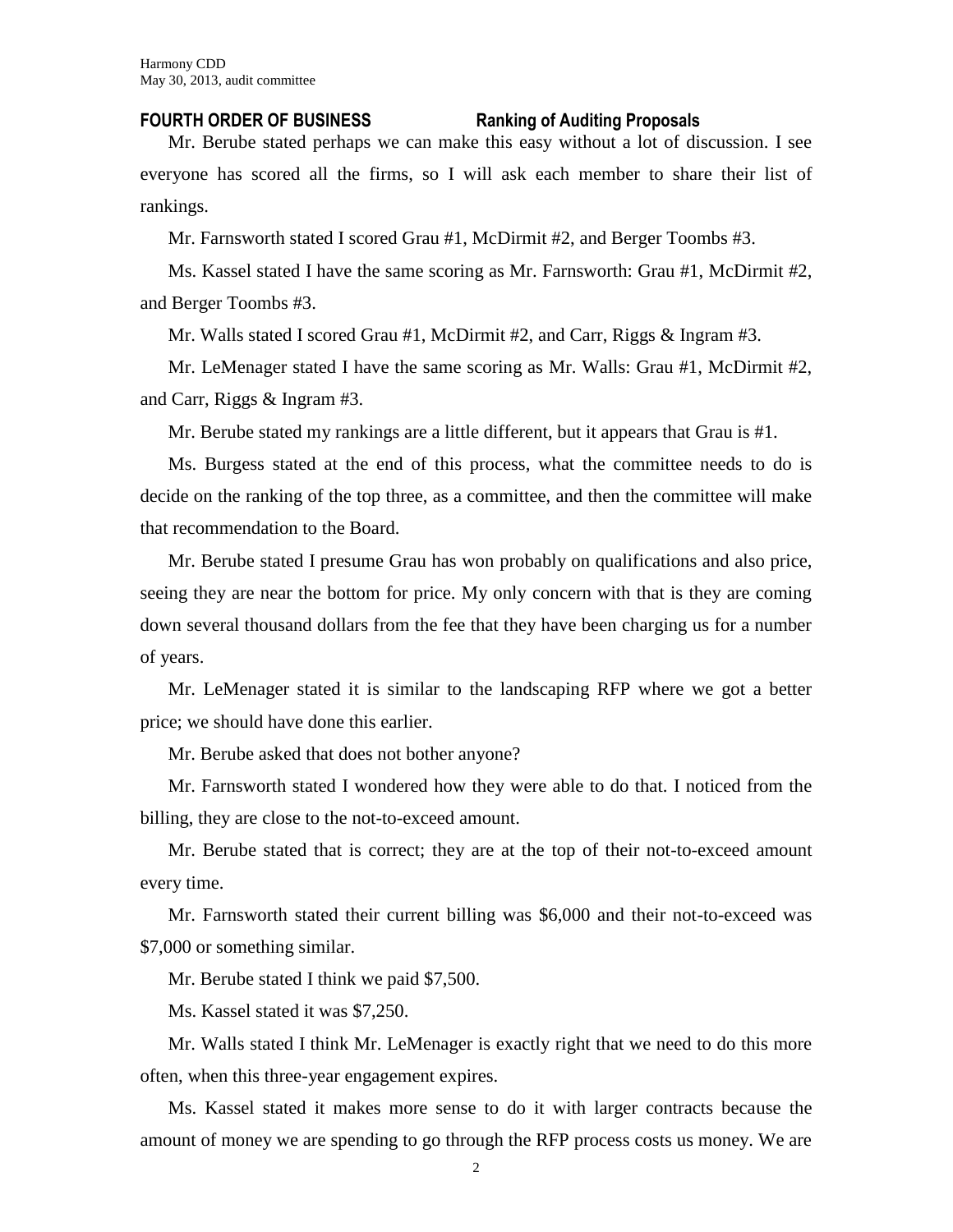saving some money this way, but we are not saving as much as we are in the larger contracts.

Mr. Berube stated my other concern with Grau is that this Board, through various means, has uncovered several inconsistencies that resulted in the District recovering money from Severn Trent. To me, that should have been uncovered in an audit. I am wondering just how thorough they are, but then, how thorough would anyone be. I presume that everyone gave consideration to that and we will stick with our rankings.

Ms. Kassel stated Mr. Gary Moyer did say that Grau actually caught those things, but Severn Trent thought they had it covered.

Ms. Burgess stated that was the 2005 assessment issue.

Ms. Kassel stated that is correct. It is not as though Grau did not catch it. They did.

Mr. LeMenager stated #1 and #2 are clear, so we just need to rank #3.

Ms. Kassel stated Mr. Berube's input will affect #3.

Mr. LeMenager stated that is correct.

Mr. Nicholas asked would the existing auditor also be responsible for verifying that the correct assessments are being levied?

Ms. Burgess stated I am not sure what level they will go into. Their engagement letter will specify that in more detail. What we have done in other Districts and what Mr. Moyer has mentioned at a previous meeting is, if you would like them to look at a particular area, you can certainly request that within the scope of their audit. You can have them meet with someone, and they will go through the engagement letter where we can instruct them to do everything else they normally would do as well as focus on this particular area. I think we advertised the RFP that way.

Ms. Kassel stated I think we added that focus.

Mr. Nicholas asked it was not previously?

Ms. Kassel stated no.

Ms. Burgess stated it was not specifically delineated that they look into that more than they do. I know Mr. Walls has said before that these audits are largely procedural and they look at the top layer of things and they will go down a little bit. But we can ask them to specifically look into that in more detail and have them do some more checking as to assessments and have them test more random selections to be sure they are being assessed correctly.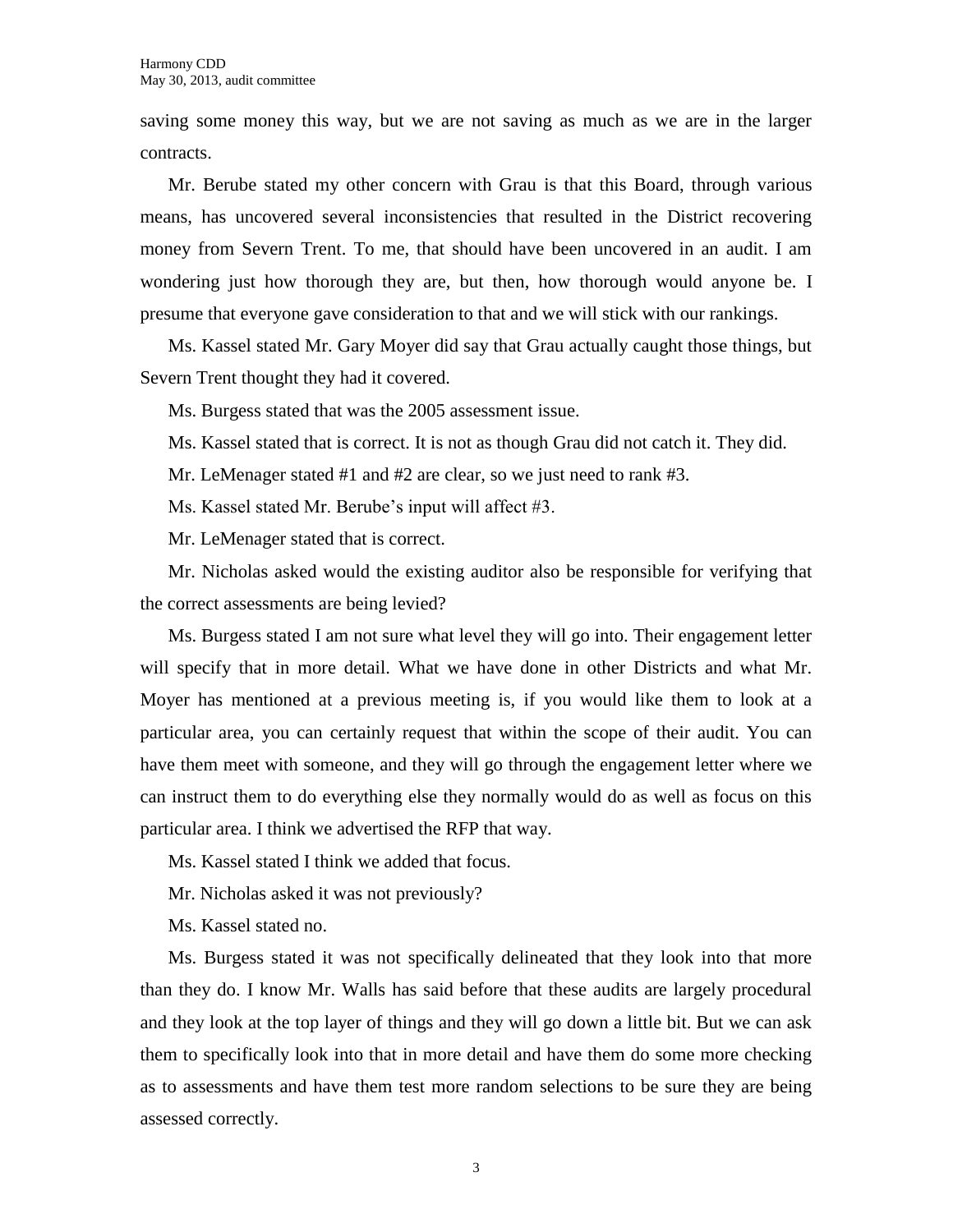Mr. Walls stated they will also look at the controls on that process and see if they are handling it in a manner that is not going to let things slip through the cracks. We can ask them to do that.

Mr. Nicholas stated there was an audit check at some level. I do not believe it was Grau, but a woman contacted us when we made our May payment, and there was a mistake in previous years' billings on my assessments for the development company. This invoice was different than in previous years; it was higher. We are on an amortized bond, so for us to see that it was higher than last year does not make sense. I do not have the full reconciliation, and I think Ms. Burgess was copied on the emails.

Ms. Burgess stated yes, I did see the emails.

Mr. Nicholas stated that woman is out of Naples/Ft. Myers area who is a consultant.

Ms. Burgess stated she is Ms. Alice Carlson, who is a consultant for Severn Trent for the assessment department. She is the assessment department manager.

Mr. LeMenager asked does that impact the bond portion or the maintenance portion?

Mr. Nicholas stated it was the bond portion.

Mr. LeMenager stated that is logical because the interest rate went down and everyone's bond payments went up. Every single person in town is paying more for the bond. That was the reason we ended up lowering the operation and maintenance assessment, so we could keep the overall assessment neutral. The problem is that interest rates have gone down so low that the amount of money that the pot earns during the year is no longer sufficient. That is why it went up because all of our assessments went up.

Mr. Walls stated in the past, we have paid down some of the bond by using extra money that was in that pot from interest and other things to pay down the bonds and lower everyone's payment. We have been able to use that money to reduce everyone's payments, but this year, we did not.

Ms. Burgess stated I believe that money ran out.

Mr. LeMenager stated that is correct.

Mr. Walls stated so our bond assessment went up to where it should have been if we had not made those extra payments.

Ms. Kassel stated remind me why our bond payment goes down and then up in a cycle like this, every three years or so.

4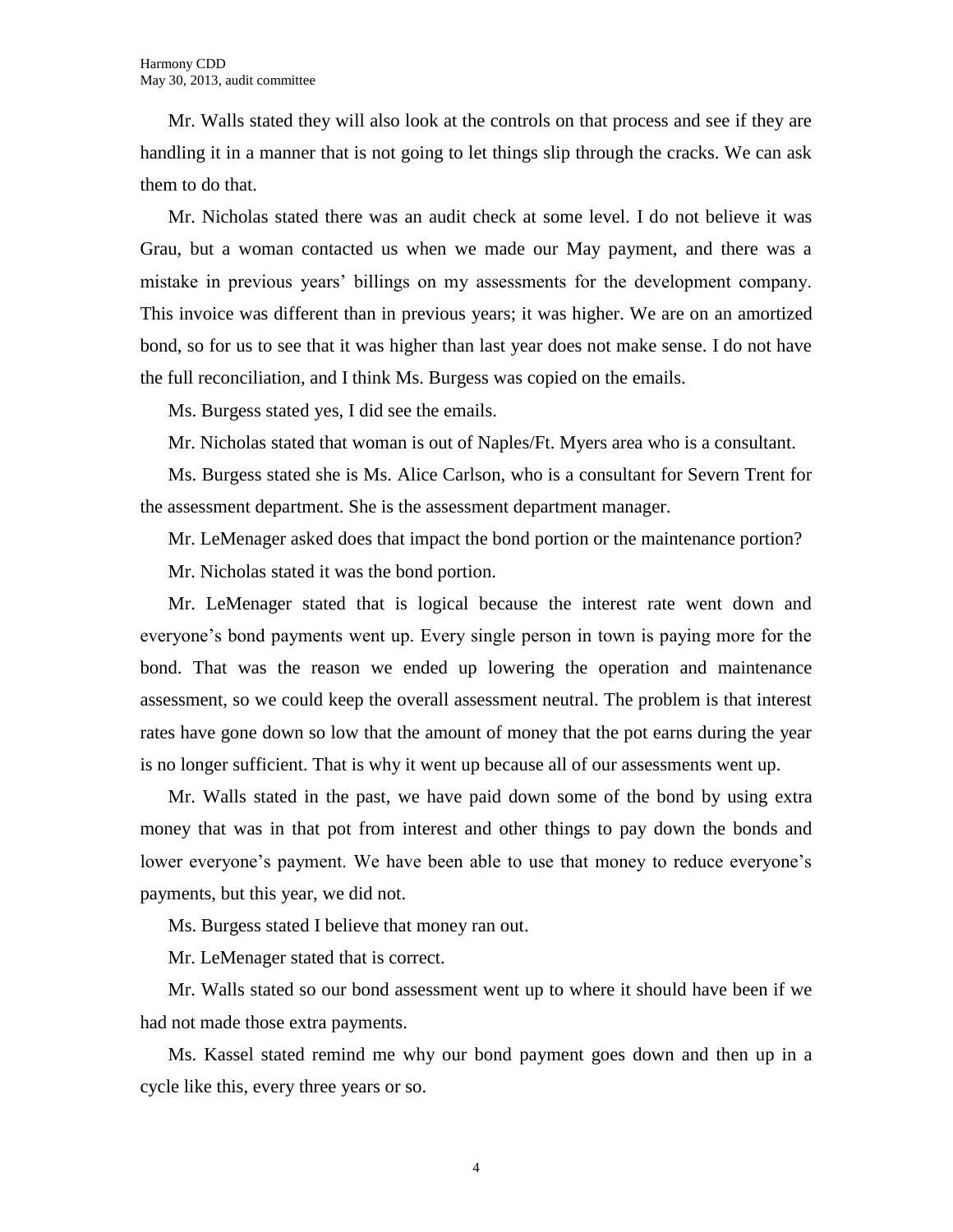Mr. Nicholas stated it is an amortized development bond. It is a known value. It is on an amortization schedule. You are referring to the reserve account.

Mr. Walls stated the payments are fixed, and each year you pay what it says. But what was happening is we were using extra money that was in that fund to pay down everyone's payment.

Mr. Berube stated it showed up as a prepayment on the line item.

Mr. Walls stated that is correct. The payments we were making individually as assessment payers were lower than what was actually listed on the amortization schedule.

Ms. Burgess stated you were getting a discount.

Mr. Walls stated that is correct.

Mr. Nicholas stated I just wanted to ask a question on the scope of this because our impression was that this should have been covered in an audit. Ms. Carlson's response to me was that they just started looking at it.

Ms. Burgess stated the committee will make a recommendation to the Board, and we can certainly ask the auditor to look at that.

Mr. Berube stated if they just started looking at it, then something will probably turn up. That has been our history.

Mr. Walls stated that is a concern, and that is a problem we ran into with the other assessment issues we had where no one saw it and they hung out there until they were found.

Mr. Berube stated my ranking was Berger Toombs #1, so if we put my #1 as the committee's  $\#3$  ranking, we now have a clear list of the top three rankings. Grau is  $\#1$ , McDirmit is #2, and Berger Toombs is #3.

## **FIFTH ORDER OF BUSINESS Recommendation to the Harmony CDD Board**

On MOTION by Mr. LeMenager, seconded by Ms. Kassel, with all in favor, unanimous approval was given to rank the auditing firms at Grau #1, McDirmit Davis #2, and Berger Toombs #3 and to make this recommendation to the Board of Supervisors.

## **SIXTH ORDER OF BUSINESS Other Business**

There being none, the next item followed.